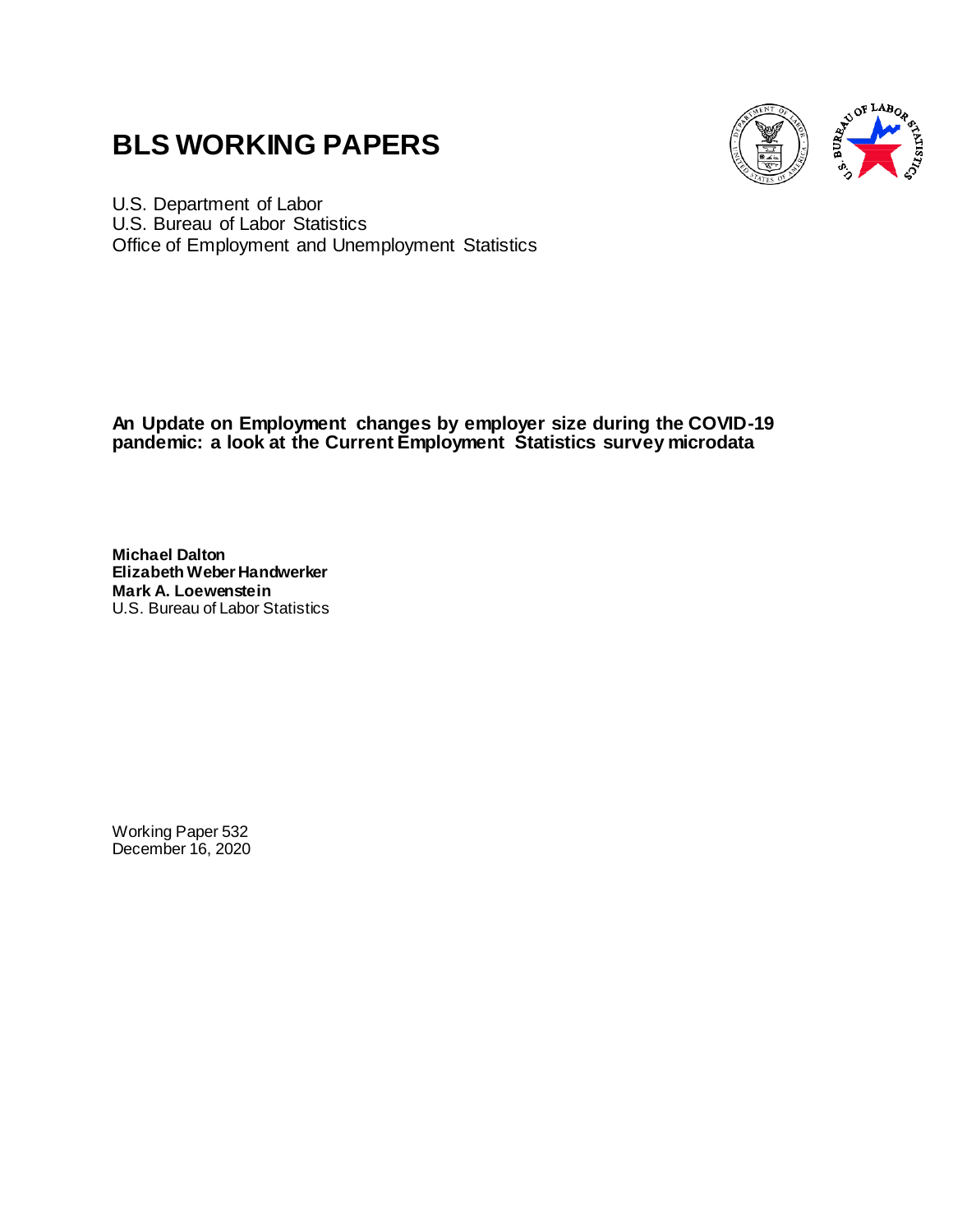## An Update on Employment changes by employer size during the COVID-19 pandemic: a look at the Current Employment Statistics survey microdata<sup>∗</sup>

Michael Dalton† , Elizabeth Weber Handwerker† , Mark A. Loewenstein†

December 16, 2020

#### Abstract

This paper expands on previous work analyzing employment changes by employer size during the pandemic by incorporating additional months of new data (October and November 2020) and examining job loss by both employer size class and detailed industries. Continuing trends observed since mid-summer, we observe continued faster job recovery among large employers than among smaller employers. Furthermore, establishments of large employers known to have multiple establishments have fared better than large employers with only a single-establishment. Within small employers, we find that employment loss due to closures has declined only a small amount since July, going from 2.8% to 2.3% in November. For large employers, employment loss due to closures has been less than 1% since June.

JEL codes: E24, J21, J23, J63

Keywords: COVID-19, Coronavirus, Recession, Closures, Unemployment, Employment, Employer Size

† Bureau of Labor Statistics

Contact author: dalton.michael@bls.gov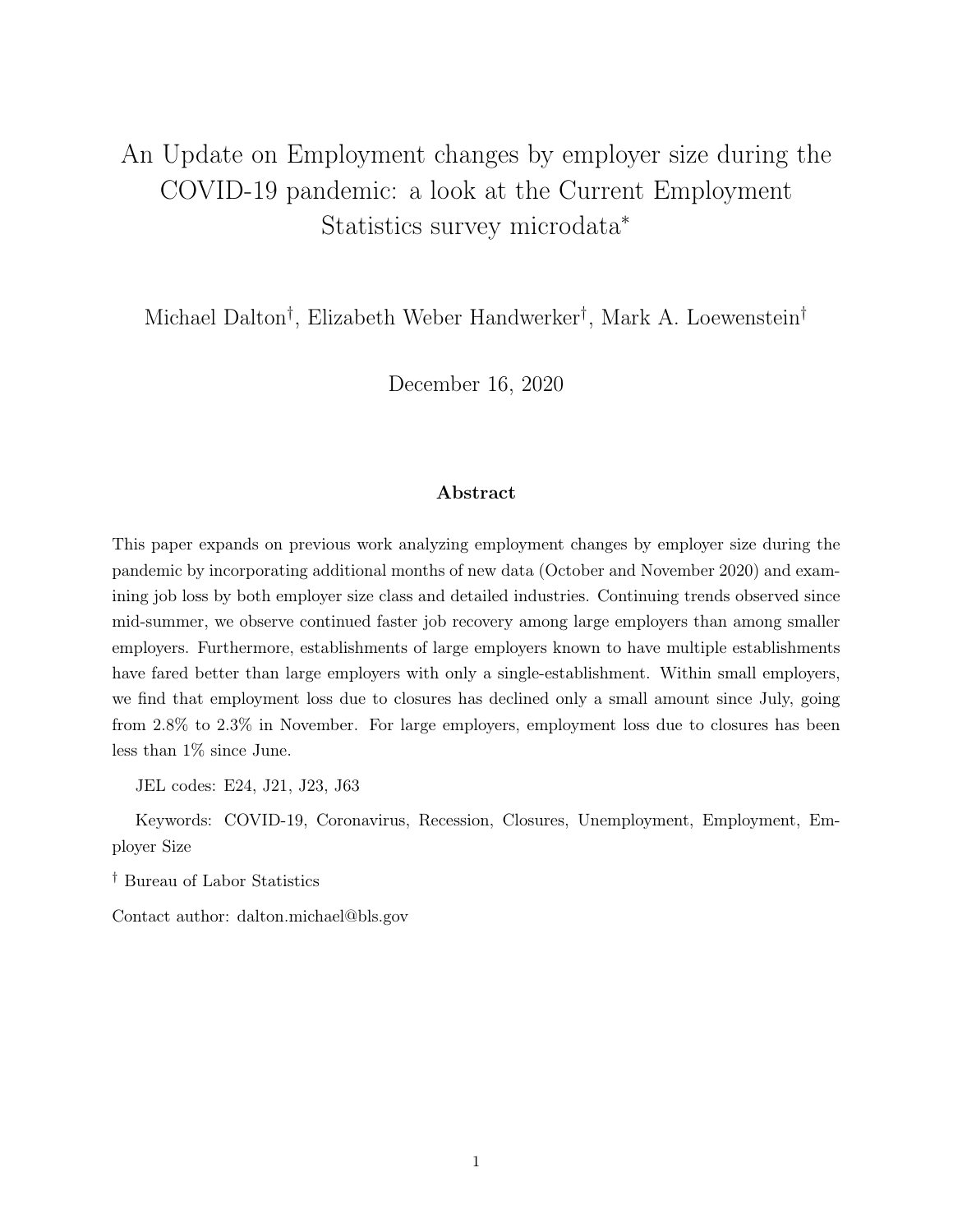#### 1 Introduction

The COVID-19 pandemic has had a sudden and dramatic impact on the labor market, and is associated with unprecedented job losses in all areas of the United States and across a variety of industries. This paper expands on previous work by incorporating two additional months of new data (October and November 2020) and examining job loss by both employer size class and detailed industries<sup>[1](#page-2-0)</sup>. Continuing trends observed since mid-summer, large employers are experiencing faster job recovery than smaller employers. Furthermore, establishments of large employers known to have multiple establishments have fared better than large employers with only a single establishment. Within small employers, we find that employment loss due to closures has remained fairly steady since July, suggesting that these losses may reflect permanent closures. By industry, job loss among smaller employers was greatest in arts, entertainment and recreation industries as well as in retail trade industries. Job loss was largest for smaller employers relative to larger employers in retail trade industries. Smaller employers had better employment outcomes relative to larger employers in construction industries.

## 2 New October and November Data updating job losses estimates by employer size

This analysis follows the same methodology as described in Dalton, Handwerker and Loewenstein (2020), using the microdata from the Current Employment Statistics (CES) survey to create estimates of job loss by employer size at the end of 2019. To simplify the analysis, we group all establishments that are part of employers that had no more than 499 employers in 2019 into one category. Furthermore, we combine our estimates for closures observed in the CES microdata and for imputed closures from nonresponding establishments into a single estimate of employment loss due to closures. The CES microdata do not allow us to identify which closures are permanent and which closures are only temporary. Our estimates do not include any employment in establishments that have opened since February 2020. One point of interest during the pandemic has been what has occurred with large multi-establishment employers as compared to single establishments. For that reason, we separate out the employment change for multiunit employers with employment above 500, where a multiunit employer is defined as having more than one establishment with the same Employer tax ID number<sup>[2](#page-2-1)</sup>. Figure 1 depicts the employment loss since February 2020 for each employer size category, broken down by the two components that sum to the total employment loss – employment loss for continuing establishments and employment loss due to closures.

Figure 1 shows that for both groups of large employers, defined as having employment of 500 or greater at the end of 2019 across all establishments reporting to the Unemployment Insurance

<span id="page-2-0"></span> $1$ Michael Dalton, Elizabeth Weber Handwerker, and Mark A. Loewenstein, "Employment changes by employer size during the COVID-19 pandemic: a look at the Current Employment Statistics survey microdata," Monthly Labor Review, U.S. Bureau of Labor Statistics, October 2020, https://doi.org/10.21916/mlr.2020.23.

<span id="page-2-1"></span> $^{2}$ In BLS data, an EIN does not always correspond to a firm. There are many examples in which individual plants of multi-unit companies report their employment to the Unemployment Insurance system using different Employer tax ID numbers (EINs).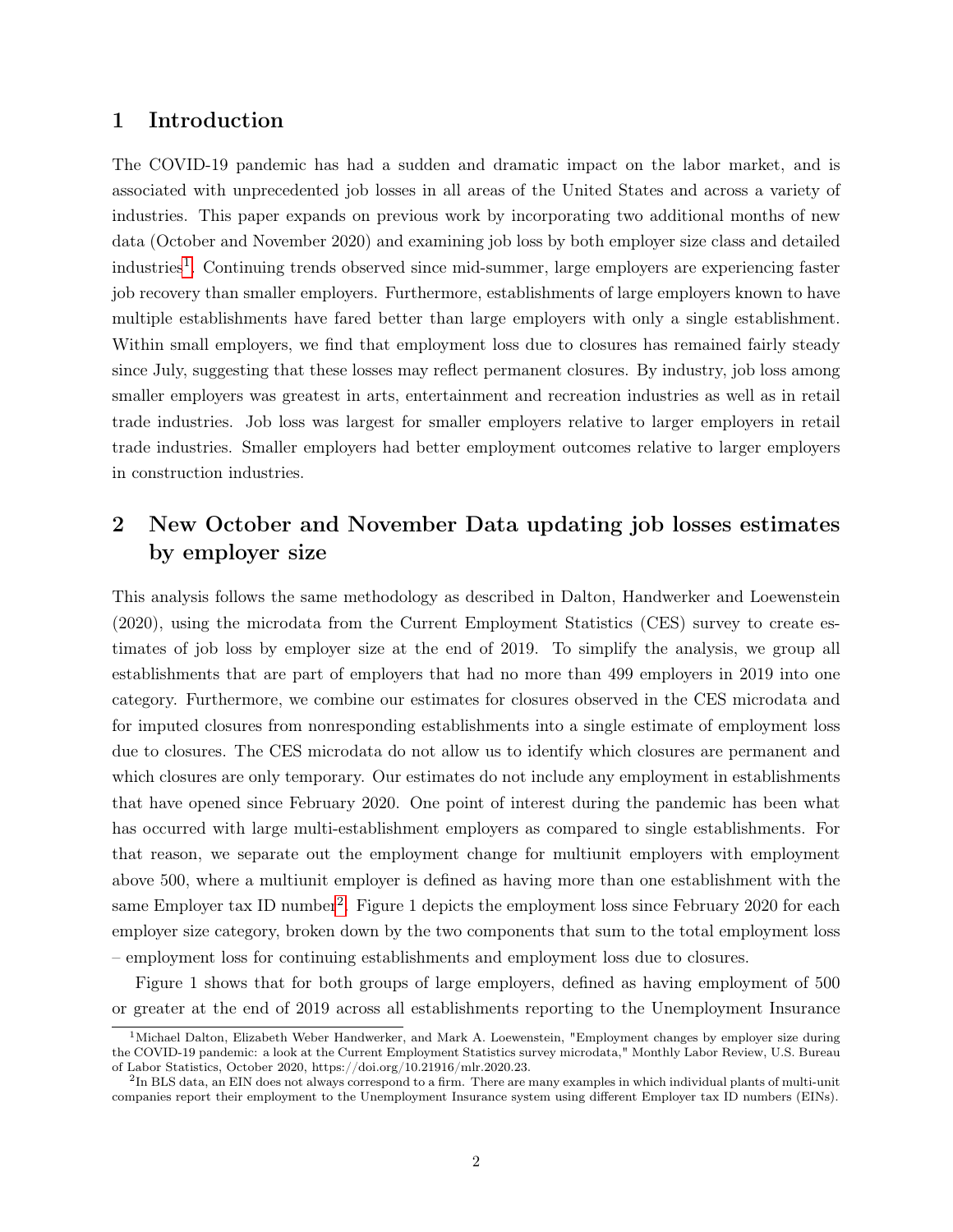System with a common Employer tax ID number, employment loss due to closures has reflected only a small amount of employment loss across the months. For large, multi-establishment employers, employment loss due to closures peaked in May at 1% and is down to .6% in November. For large single-establishment employers, employment loss due to closures never never rose above .4%.

For small employers, defined as having employment of less than 500 in 2019 across all establishments reporting to the Unemployment Insurance System with a common Employer tax ID number, employment loss due to closures has been larger. Employment loss due to closures peaked in April at 7.1% and was 2.3% in November, down .3% from October. Note, however, that this percentage has not improved much since the 2.8% observed in July. This may reflect that some small establishments have permanently closed since July, though that cannot be confirmed in CES data.

As of November, employment declines at continuing establishments resulted in a 3.2% job loss at small businesses. Employment loss at continuing establishments has continued to abate notably for both small and large employers since July. This contrasts with employment loss due to closures, which, as noted above, has abated only minimally for small businesses since July.

Figure 2 shows the total employment loss (equal to the sum of the two components) for each size group. For the smaller size class, employment quickly dipped to an 18.6% loss in April, but then quickly improved, more than halving the loss by July (7.9%). Since July, small employers have recovered about a third of the remaining employment loss, and by November had lost 5.6% of their February employment. For larger single-unit employers, employment losses were smaller in the spring, but did not begin to recover until mid-summer. More than half of the job losses in July (8.7%) have now been recovered by November (4.0%). Large multi-unit employers followed a similar pattern to the single-unit large employers, though experiencing a comparatively smaller employment decline each month. Like large single-unit employers, the employment loss of large multi-unit peaked in May  $(9.5\%)$ . Over two thirds of the employment loss in July  $(6.1\%)$ , has been recovered as of November (1.4%). For both large single and multi-unit employers, there has thus been an acceleration of job recovery since July for that is not seen for smaller employers.

#### 3 Detailed Industry Estimates

Relying again on the same methodology as Dalton, Handwerker, and Loewenstein (2020), we now produce estimates for small and large employer sizes by 4-digit NAICS industry code. For this section, we combine the large employers into a single category. To ensure reliable estimates and respondent confidentiality, we restrict the presentation of results to industries with at least 50 observations as of November in the displayed size class. There are 199 unique 4-digit industries with at least 50 observations in the small size class. An additional 4 industries are not reported because our overall employment loss estimates for these industries in September were more than 15 percentage points different from official published CES estimates<sup>[3](#page-3-0)</sup>. Tables 3 and 4 only include the 150 4-digit industries that have at least 50 observations in both the small and large size classes.

<span id="page-3-0"></span><sup>&</sup>lt;sup>3</sup>Published industry-level estimates of employment by industry from the CES survey can be found at https://www.bls.gov/news.release/empsit.t17.htm and https://download.bls.gov/pub/time.series/ce/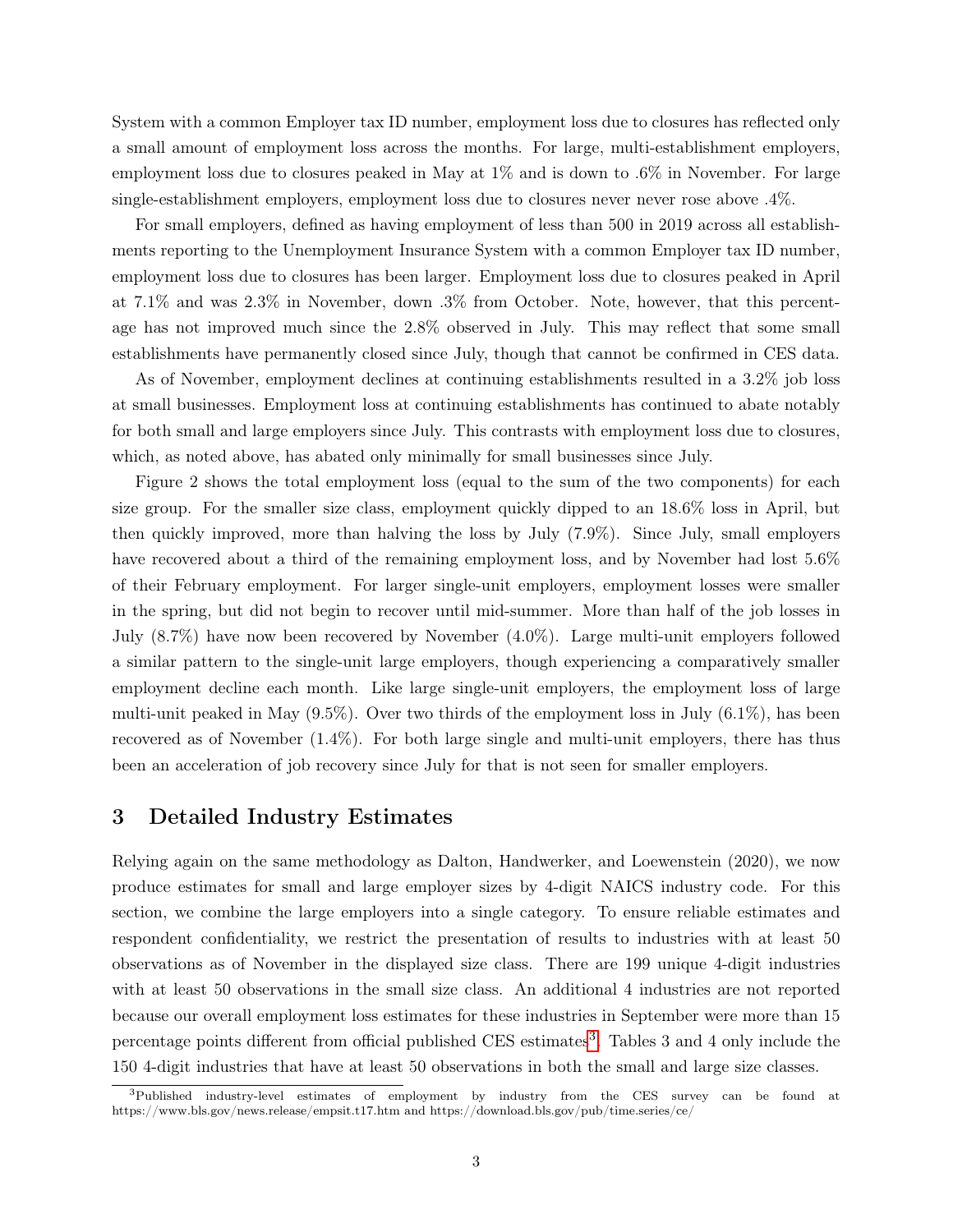Table 1 shows small and large employer percentage employment losses in November for the 25 industries with the largest losses since February for small employers. The biggest losses were for performing arts companies (47%), travel arrangement and reservation services (39%), special food services (33%), other transit and ground passenger transportation (32%), and motion picture and video industries (30%). Of the worst-off 25 industries, 5 are in the arts, entertainment, recreation sector and 3 are in the retail sector.

Restaurants (NAICS code 7225) have been the subject of a great deal of public concern during the pandemic-recession. Using cellphone data, Crane et al. estimate that about 12 percent of restaurants had permanently closed in 2020 by August, higher than the ordinary restaurant closure rate of 8 percent<sup>[4](#page-4-0)</sup>. We estimate that as of November, the cumulative job losses in restaurant employers with fewer than 500 employees is 12.9%. This is lower than our estimates for the smaller employers in the industries appearing in Table 1, so restaurants do not appear in the table. Based on published CES employment estimates from February through October, total restaurant employment (small and large employers) has gone from 10.9 million to 9.5 million, a 13% overall decline. For the 25 industries shown in Table 1, total employment (small and large employers) in published CES estimates has gone from 10.3 million in February to 7.7 million in October, a 25% decline. We estimate that among restaurant employers with fewer than 500 employees, 26% of employment loss is due to closures, and 74% is due to employment reductions in establishments that are open in November. By way of contrast, drinking places (NAICS code 7224) with fewer than 500 employees had lost 27.9% of their February employment by November, and 47% of that employment loss was due to closures.

Table 2 shows small and large employer percentage employment changes in November for the 25 industries where these cumulative gains were the largest (or losses smallest) since February for small employers. The biggest improvements were for highway, street, and bridge construction (17%), lawn and garden equipment and supplies stores  $(6\%)$ , services to buildings and dwellings  $(5\%)$ , farm product raw material merchant wholesalers  $(4\%)$ , and other specialty trade contractors  $(4\%)$ . Of the 25 industries with the most growth, 6 are in the manufacturing sector, 3 of which are in food manufacturing.

Table 3 shows the 25 industries where smaller employers have had the greatest job losses, relative to large employers in the same industry. Small employers are doing the worst relative to large employers in couriers and express delivery services (-44% difference), travel arrangement and reservation services (-31% difference), warehousing and storage (-21% difference), building material and supplies dealers (-18% difference), and home furnishings stores (-18% difference). Of the 25 industries with the worst relative job losses, 7 are in the retail sector.

Table 4 shows the 25 industries where smaller employers have the smallest job losses (or largest job gains) relative to large employers in the same industry. Small employers are doing the best relative to large employers in other amusement and recreation industries (20% difference), civic and

<span id="page-4-0"></span><sup>4</sup>Crane, Leland D., Ryan A. Decker, Aaron Flaaen, Adrian Hamins-Puertolas, and Christopher Kurz (2020). "Business Exit During the COVID-19 Pandemic: NonTraditional Measures in Historical Context," Finance and Economics Discussion Series 2020-089. Washington: Board of Governors of the Federal Reserve System, https://doi.org/10.17016/FEDS.2020.089 .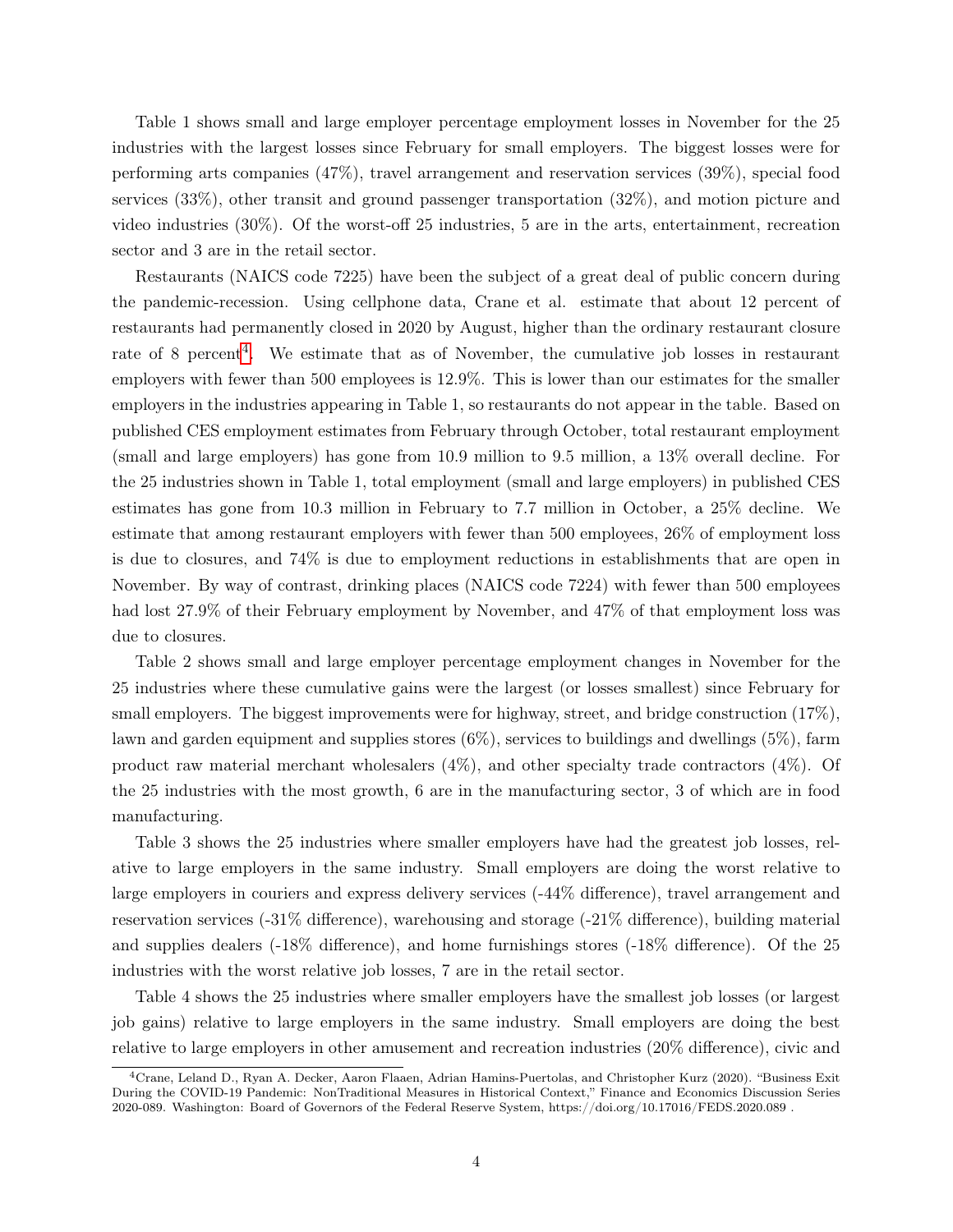social organizations (17% difference), services to buildings and dwellings (13% difference), printing and related support activities (11% difference), and educational support services (10% difference). Of the 25 industries with the least relative job losses, 5 are in construction and 4 are in the other services.

### 4 Conclusion

In this update to our earlier work, we show that employment recovery since July has accelerated for large employers relative to small employers. We also find that large multi-establishment employers have had a smaller employment decline each month than large single-establishment employers. Furthermore, employment loss due to closures for small employers has remained mostly stagnant since July, with the result that about 42% of lost employment within smaller employers was due to closures as of November. Although the CES microdata do not allow us to identify which closures are permanent and which closures are only temporary, many of these closures may have become permanent, making it difficult for these jobs to quickly return.

We also extend our analysis to examine the variation in patterns of job loss by industry. Small employers in the retail sector appear to be struggling the most relative to large employers within the same sector, whereas small employers in the construction sector are doing well compared with large employers.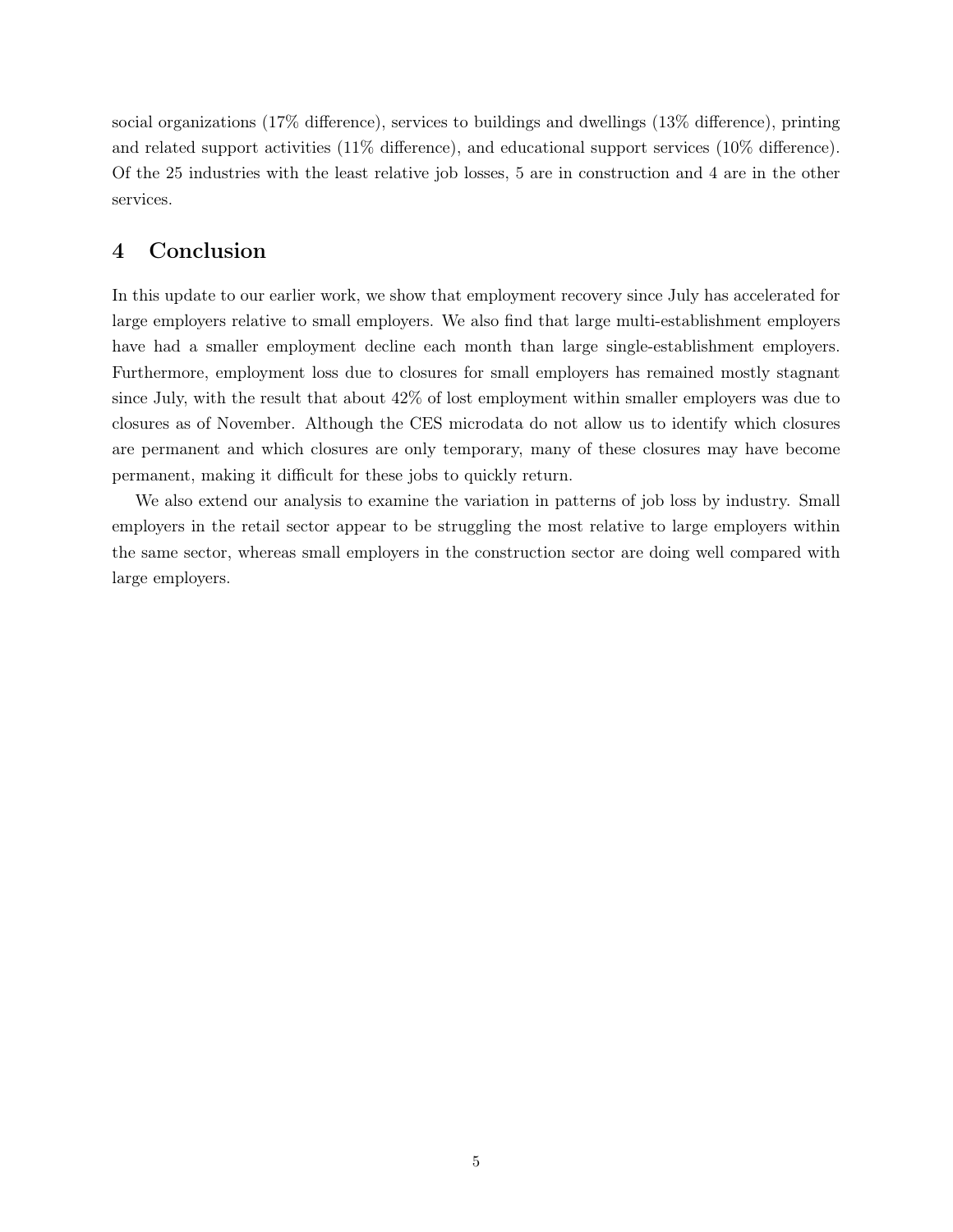Figure 1: Percentage Employment Change by Component since February 2020. Current Employment Statistics survey

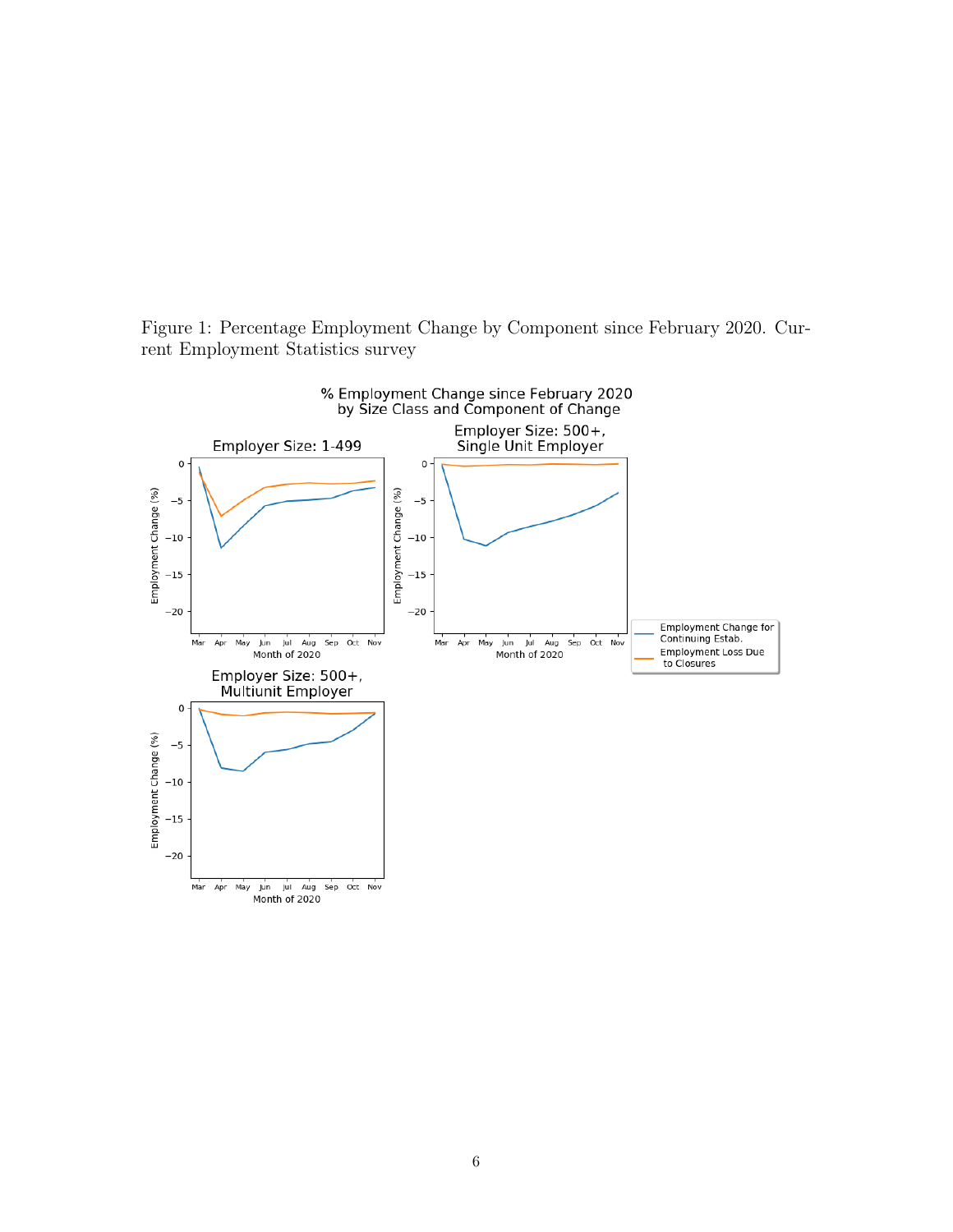Figure 2: Percentage Employment Change since February 2020. Current Employment Statistics survey.

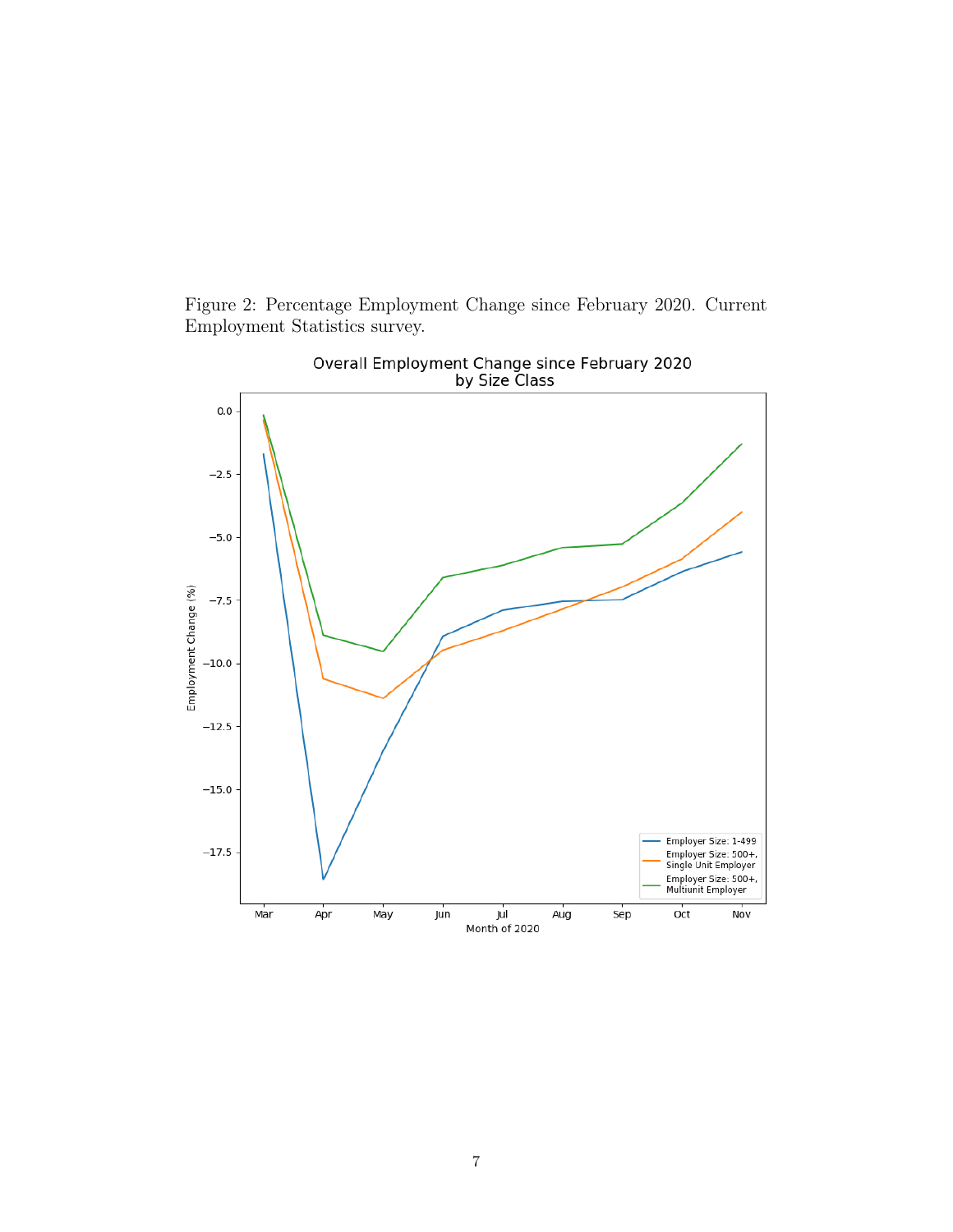|                                        | Percentage Employment Change as of          |                      |  |  |  |
|----------------------------------------|---------------------------------------------|----------------------|--|--|--|
|                                        | November 2020 Relative to February 2020 for |                      |  |  |  |
| 4-Digit NAICS Title                    |                                             |                      |  |  |  |
| [4-digit NAICS code]                   | Small employers                             | Large employers      |  |  |  |
|                                        | [Emp. Size: 1-499]                          | [Emp. Size: $500+$ ] |  |  |  |
| Performing Arts Companies [7111]       | $-46.8$                                     | $**$                 |  |  |  |
| Travel Arrangement and Reservation     | $-38.6$                                     | $-7.3$               |  |  |  |
| Services [5615]                        |                                             |                      |  |  |  |
| Special Food Services [7223]           | $-33.0$                                     | $-22.4$              |  |  |  |
| Other Transit and Ground Passenger     | $-32.5$                                     | $***$                |  |  |  |
| Transportation [4859]                  |                                             |                      |  |  |  |
| Motion Picture and Video Industries    | $-30.1$                                     | $-24.0$              |  |  |  |
| [5121]                                 |                                             |                      |  |  |  |
| Drinking Places (Alcoholic Beverages)  | $-27.9$                                     | $***$                |  |  |  |
| $[7224]$                               |                                             |                      |  |  |  |
| Traveler Accommodation [7211]          | $-24.7$                                     | $-19.7$              |  |  |  |
| Civic and Social Organizations [8134]  | $-21.6$                                     | $-38.4$              |  |  |  |
| Independent Artists, Writers, and      | $-20.9$                                     | $***$                |  |  |  |
| Performers [7115]                      |                                             |                      |  |  |  |
| Commercial and Industrial Machinery    | $-20.7$                                     | $-3.1$               |  |  |  |
| and Equipment Rental and Leasing       |                                             |                      |  |  |  |
| [5324]                                 |                                             |                      |  |  |  |
| Cut and Sew Apparel Manufacturing      | $-20.1$                                     | $***$                |  |  |  |
| [3152]                                 |                                             |                      |  |  |  |
| Support Activities for Mining [2131]   | $-19.9$                                     | $-27.8$              |  |  |  |
| Other Schools and Instruction [6116]   | $-19.7$                                     | $***$                |  |  |  |
| Drycleaning and Laundry Services       | $-19.2$                                     | $-13.5$              |  |  |  |
| $[8123]$                               |                                             |                      |  |  |  |
| School and Employee Bus Transporta-    | $-19.1$                                     | $***$                |  |  |  |
| tion $[4854]$                          |                                             |                      |  |  |  |
| Fabric Mills [3132]                    | $-18.2$                                     | $***$                |  |  |  |
| Clothing Stores [4481]                 | $-17.9$                                     | $-4.7$               |  |  |  |
| Shoe Stores [4482]                     | $-17.8$                                     | $-5.4$               |  |  |  |
| Other Amusement and Recreation In-     | $-16.4$                                     | $-36.3$              |  |  |  |
| dustries [7139]                        |                                             |                      |  |  |  |
| Museums, Historical Sites, and Simi-   | $-16.2$                                     | $***$                |  |  |  |
| lar Institutions [7121]                |                                             |                      |  |  |  |
| Gambling Industries [7132]             | $-15.7$                                     | **                   |  |  |  |
| Support Activities for Air Transporta- | $-15.6$                                     | $-19.3$              |  |  |  |
| tion $[4881]$                          |                                             | $***$                |  |  |  |
| Florists $[4531]$                      | $-15.5$                                     |                      |  |  |  |
| Apparel, Piece Goods, and Notions      | $-14.4$                                     | $-12.6$              |  |  |  |
| Merchant Wholesalers [4243]            |                                             |                      |  |  |  |
| Child Day Care Services [6244]         | $-13.9$                                     | $-17.0$              |  |  |  |

Table 1: The 25 Industries with the Biggest Employment Loss for Small Employers as of November 2020, Relative to February 2020 (CES)

\*\* means there was insufficient sample size to publish the number.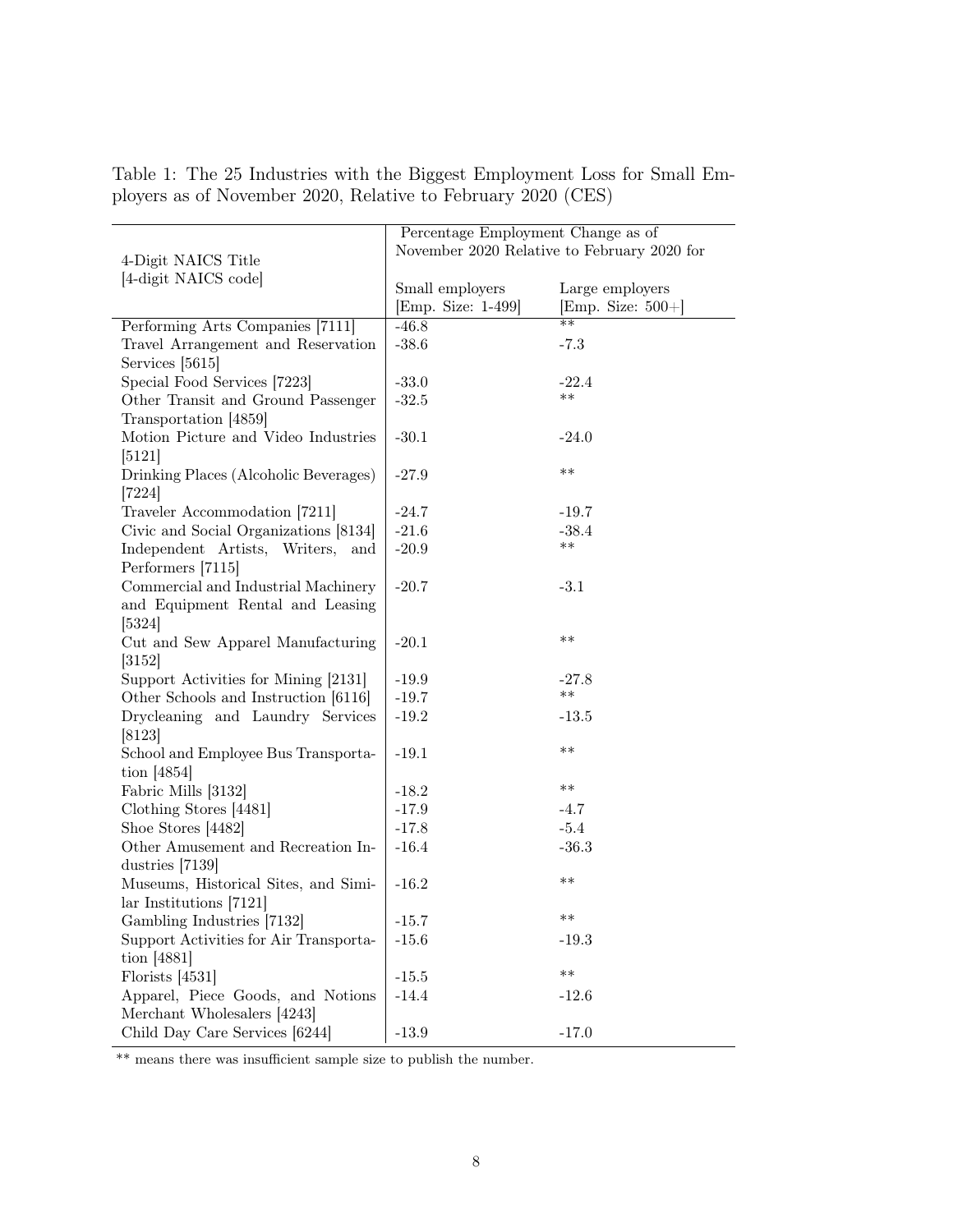|       |  | Table 2: The 25 Industries with the Biggest Employment Gain (or Smallest |  |  |  |  |
|-------|--|--------------------------------------------------------------------------|--|--|--|--|
|       |  | Loss) for Small Employers as of November 2020, Relative to February 2020 |  |  |  |  |
| (CES) |  |                                                                          |  |  |  |  |

|                                      | Percentage Employment Change as of          |                      |  |  |
|--------------------------------------|---------------------------------------------|----------------------|--|--|
|                                      | November 2020 Relative to February 2020 for |                      |  |  |
| 4-Digit NAICS Title                  |                                             |                      |  |  |
| [4-digit NAICS code]                 | Small employers                             | Large employers      |  |  |
|                                      | [Emp. Size: 1-499]                          | [Emp. Size: $500+$ ] |  |  |
| Highway, Street, and Bridge Con-     | 17.0                                        | $**$                 |  |  |
| struction [2373]                     |                                             |                      |  |  |
| Lawn and Garden Equipment and        | $5.8\,$                                     | $0.2\,$              |  |  |
| Supplies Stores [4442]               |                                             |                      |  |  |
| Services to Buildings and Dwellings  | $5.2\,$                                     | $-7.5$               |  |  |
| [5617]                               |                                             |                      |  |  |
| Farm Product Raw Material Mer-       | $3.7\,$                                     | 4.2                  |  |  |
| chant Wholesalers [4245]             |                                             |                      |  |  |
| Other Specialty Trade Contractors    | $3.6\,$                                     | $-4.9$               |  |  |
| [2389]                               |                                             |                      |  |  |
| Scientific Research and Development  | $3.5\,$                                     | $0.4\,$              |  |  |
| Services [5417]                      |                                             |                      |  |  |
| Cement and Concrete Product Manu-    | $3.5\,$                                     | $***$                |  |  |
| facturing [3273]                     |                                             |                      |  |  |
| Fruit and Vegetable Preserving and   | $2.2\,$                                     | 1.5                  |  |  |
| Specialty Food Manufacturing [3114]  |                                             |                      |  |  |
| Community Food & Housing,<br>- &     | 2.1                                         | $***$                |  |  |
| Emergency & Relief Services [6242]   |                                             |                      |  |  |
| Electronic Shopping and Mail-Order   | 2.1                                         | 20.0                 |  |  |
| Houses $[4541]$                      |                                             |                      |  |  |
| Nonmetallic Mineral<br>Mining<br>and | 2.0                                         | $-0.9$               |  |  |
| Quarrying [2123]                     |                                             |                      |  |  |
| Software Publishers [5112]           | 1.6                                         | $-0.8$               |  |  |
| Sugar and Confectionery Product      | 1.5                                         | $***$                |  |  |
| Manufacturing [3113]                 |                                             |                      |  |  |
| Agencies, Brokerages, and Other In-  | 1.5                                         | $-3.6$               |  |  |
| surance Related Activities [5242]    |                                             |                      |  |  |
| Chemical and Allied Products Mer-    | 1.4                                         | $-3.8$               |  |  |
| chant Wholesalers [4246]             |                                             |                      |  |  |
| Dairy Product Manufacturing [3115]   | 1.3                                         | $-0.7$               |  |  |
| Automotive Parts, Accessories, and   | 1.2                                         | $-2.0$               |  |  |
| Tire Stores [4413]                   |                                             |                      |  |  |
| Animal Slaughtering and Processing   | $1.2\,$                                     | $-0.1$               |  |  |
| $[3116]$                             |                                             |                      |  |  |
| Miscellaneous<br>Nondurable<br>Goods | 1.0                                         | $-1.2$               |  |  |
| Merchant Wholesalers [4249]          |                                             |                      |  |  |
| Soap, Cleaning Compound, and Toilet  | 0.2                                         | $***$                |  |  |
| Preparation Manufacturing [3256]     |                                             |                      |  |  |
| Waste Collection [5621]              | 0.1                                         | $-3.7$               |  |  |
| Building Material and Supplies Deal- | 0.1                                         | 18.4                 |  |  |
| $ers$ [4441]                         |                                             |                      |  |  |
| Death Care Services [8122]           | 0.1                                         | $***$                |  |  |
| Other Heavy and Civil Engineering    | $-0.3$                                      | $***$                |  |  |
| Construction [2379]                  |                                             |                      |  |  |
| Insurance Carriers [5241]            | $-0.4$                                      | $-0.4$               |  |  |
|                                      |                                             |                      |  |  |

\*\* means there was insufficient sample size to publish the number.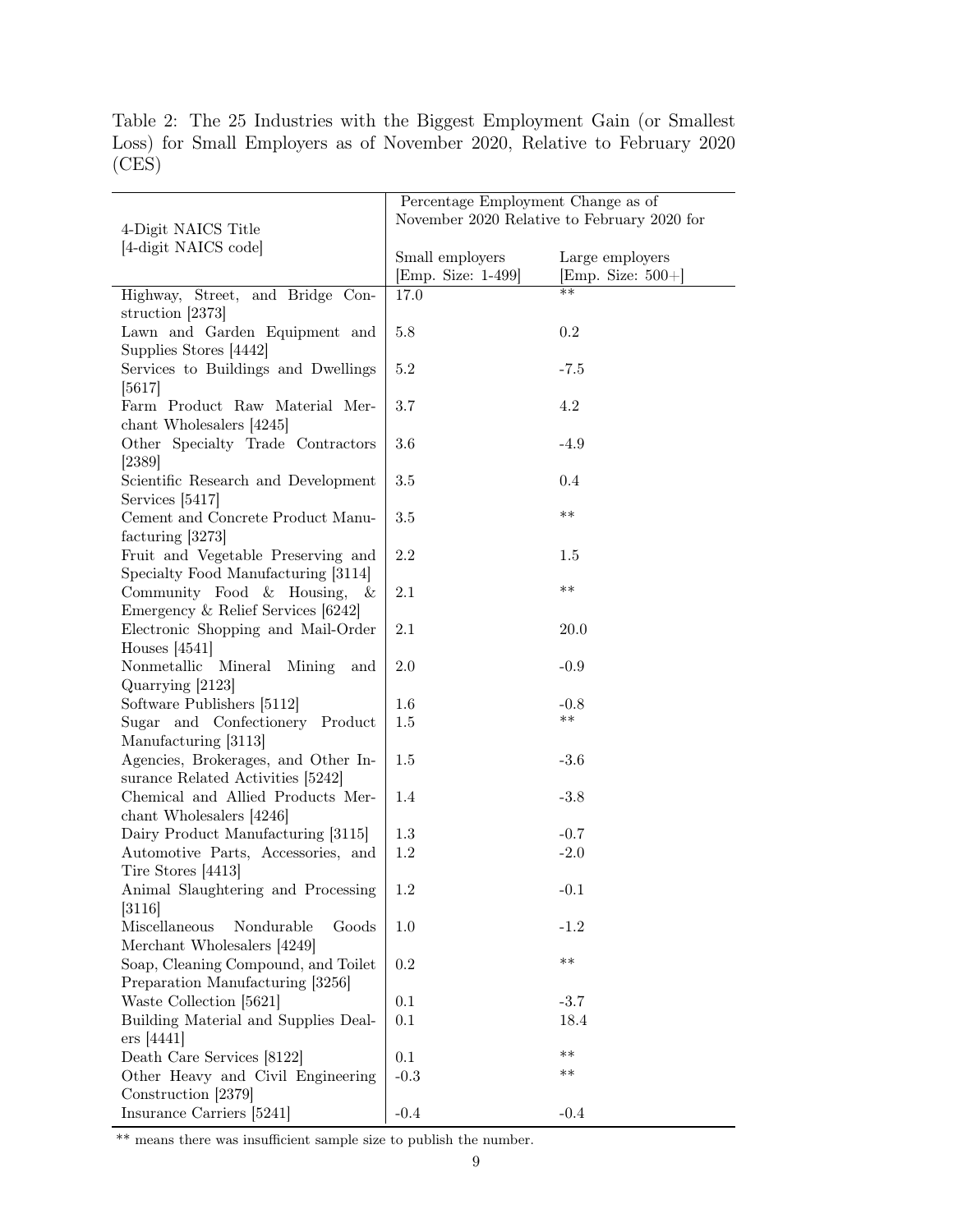| Percentage Employment Change as of<br>November 2020 Relative to February 2020 for<br>4-Digit NAICS Title<br>[4-digit NAICS code]<br>Small employers<br>Large employers<br>[Emp. Size: 1-499]<br>[Emp. Size: $500+$ ]<br><b>Difference</b><br>Couriers and Express Delivery Ser-<br>$-4.9$<br>$38.6\,$<br>$-43.5$<br>vices $[4921]$<br>Travel Arrangement and Reservation<br>$-38.6$<br>$-7.3$<br>$-31.3$<br>Services [5615]<br>Warehousing and Storage [4931]<br>$-3.8$<br>16.8<br>$-20.6$<br>Building Material and Supplies Deal-<br>0.1<br>18.4<br>$-18.3$<br>$ers$ [4441]<br>$-3.1$<br>Home Furnishings Stores [4422]<br>14.9<br>$-18.0$<br>Electronic Shopping and Mail-Order<br>$2.1\,$<br>20.0<br>$-17.9$<br>Houses $[4541]$<br>Commercial and Industrial Machinery<br>$-20.7$<br>$-3.1$<br>$-17.6$<br>and Equipment Rental and Leasing<br>[5324]<br>2.9<br>Other Information Services [5191]<br>$-12.8$<br>$-15.7$<br>General Merchandise Stores, includ-<br>$-1.1$<br>12.3<br>$-13.4$<br>ing Warehouse Clubs and Super-<br>centers $[4523]$<br>$-13.2$<br>Clothing Stores [4481]<br>$-17.9$<br>$-4.7$<br>$-12.4$<br>Shoe Stores [4482]<br>$-17.8$<br>$-5.4$<br>0.1<br>Other Support Services [5619]<br>$-11.5$<br>$-11.6$<br>Special Food Services [7223]<br>$-33.0$<br>$-22.4$<br>$-10.6$<br>$3.8\,$<br>Employment Services [5613]<br>$-6.5$<br>$-10.3$<br>Specialized Design Services [5414]<br>$-8.9$<br>$-9.6$<br>$-0.7$<br>Freight Transportation Arrangement<br>$3.9\,$<br>$-8.7$<br>$-4.8$<br>[4885]<br>Sporting Goods, Hobby, and Musical<br>$-6.7$<br>$0.8\,$<br>$-7.5$<br>Instrument Stores [4511]<br>Professional and Commercial Equip-<br>$-5.7$<br>$-7.4$<br>1.7 |                                   |  |  |  |
|---------------------------------------------------------------------------------------------------------------------------------------------------------------------------------------------------------------------------------------------------------------------------------------------------------------------------------------------------------------------------------------------------------------------------------------------------------------------------------------------------------------------------------------------------------------------------------------------------------------------------------------------------------------------------------------------------------------------------------------------------------------------------------------------------------------------------------------------------------------------------------------------------------------------------------------------------------------------------------------------------------------------------------------------------------------------------------------------------------------------------------------------------------------------------------------------------------------------------------------------------------------------------------------------------------------------------------------------------------------------------------------------------------------------------------------------------------------------------------------------------------------------------------------------------------------------------------------------------------------------------------------------------------------------------------------|-----------------------------------|--|--|--|
|                                                                                                                                                                                                                                                                                                                                                                                                                                                                                                                                                                                                                                                                                                                                                                                                                                                                                                                                                                                                                                                                                                                                                                                                                                                                                                                                                                                                                                                                                                                                                                                                                                                                                       |                                   |  |  |  |
|                                                                                                                                                                                                                                                                                                                                                                                                                                                                                                                                                                                                                                                                                                                                                                                                                                                                                                                                                                                                                                                                                                                                                                                                                                                                                                                                                                                                                                                                                                                                                                                                                                                                                       |                                   |  |  |  |
|                                                                                                                                                                                                                                                                                                                                                                                                                                                                                                                                                                                                                                                                                                                                                                                                                                                                                                                                                                                                                                                                                                                                                                                                                                                                                                                                                                                                                                                                                                                                                                                                                                                                                       |                                   |  |  |  |
|                                                                                                                                                                                                                                                                                                                                                                                                                                                                                                                                                                                                                                                                                                                                                                                                                                                                                                                                                                                                                                                                                                                                                                                                                                                                                                                                                                                                                                                                                                                                                                                                                                                                                       |                                   |  |  |  |
|                                                                                                                                                                                                                                                                                                                                                                                                                                                                                                                                                                                                                                                                                                                                                                                                                                                                                                                                                                                                                                                                                                                                                                                                                                                                                                                                                                                                                                                                                                                                                                                                                                                                                       |                                   |  |  |  |
|                                                                                                                                                                                                                                                                                                                                                                                                                                                                                                                                                                                                                                                                                                                                                                                                                                                                                                                                                                                                                                                                                                                                                                                                                                                                                                                                                                                                                                                                                                                                                                                                                                                                                       |                                   |  |  |  |
|                                                                                                                                                                                                                                                                                                                                                                                                                                                                                                                                                                                                                                                                                                                                                                                                                                                                                                                                                                                                                                                                                                                                                                                                                                                                                                                                                                                                                                                                                                                                                                                                                                                                                       |                                   |  |  |  |
|                                                                                                                                                                                                                                                                                                                                                                                                                                                                                                                                                                                                                                                                                                                                                                                                                                                                                                                                                                                                                                                                                                                                                                                                                                                                                                                                                                                                                                                                                                                                                                                                                                                                                       |                                   |  |  |  |
|                                                                                                                                                                                                                                                                                                                                                                                                                                                                                                                                                                                                                                                                                                                                                                                                                                                                                                                                                                                                                                                                                                                                                                                                                                                                                                                                                                                                                                                                                                                                                                                                                                                                                       |                                   |  |  |  |
|                                                                                                                                                                                                                                                                                                                                                                                                                                                                                                                                                                                                                                                                                                                                                                                                                                                                                                                                                                                                                                                                                                                                                                                                                                                                                                                                                                                                                                                                                                                                                                                                                                                                                       |                                   |  |  |  |
|                                                                                                                                                                                                                                                                                                                                                                                                                                                                                                                                                                                                                                                                                                                                                                                                                                                                                                                                                                                                                                                                                                                                                                                                                                                                                                                                                                                                                                                                                                                                                                                                                                                                                       |                                   |  |  |  |
|                                                                                                                                                                                                                                                                                                                                                                                                                                                                                                                                                                                                                                                                                                                                                                                                                                                                                                                                                                                                                                                                                                                                                                                                                                                                                                                                                                                                                                                                                                                                                                                                                                                                                       |                                   |  |  |  |
|                                                                                                                                                                                                                                                                                                                                                                                                                                                                                                                                                                                                                                                                                                                                                                                                                                                                                                                                                                                                                                                                                                                                                                                                                                                                                                                                                                                                                                                                                                                                                                                                                                                                                       |                                   |  |  |  |
|                                                                                                                                                                                                                                                                                                                                                                                                                                                                                                                                                                                                                                                                                                                                                                                                                                                                                                                                                                                                                                                                                                                                                                                                                                                                                                                                                                                                                                                                                                                                                                                                                                                                                       |                                   |  |  |  |
|                                                                                                                                                                                                                                                                                                                                                                                                                                                                                                                                                                                                                                                                                                                                                                                                                                                                                                                                                                                                                                                                                                                                                                                                                                                                                                                                                                                                                                                                                                                                                                                                                                                                                       |                                   |  |  |  |
|                                                                                                                                                                                                                                                                                                                                                                                                                                                                                                                                                                                                                                                                                                                                                                                                                                                                                                                                                                                                                                                                                                                                                                                                                                                                                                                                                                                                                                                                                                                                                                                                                                                                                       |                                   |  |  |  |
|                                                                                                                                                                                                                                                                                                                                                                                                                                                                                                                                                                                                                                                                                                                                                                                                                                                                                                                                                                                                                                                                                                                                                                                                                                                                                                                                                                                                                                                                                                                                                                                                                                                                                       |                                   |  |  |  |
|                                                                                                                                                                                                                                                                                                                                                                                                                                                                                                                                                                                                                                                                                                                                                                                                                                                                                                                                                                                                                                                                                                                                                                                                                                                                                                                                                                                                                                                                                                                                                                                                                                                                                       |                                   |  |  |  |
|                                                                                                                                                                                                                                                                                                                                                                                                                                                                                                                                                                                                                                                                                                                                                                                                                                                                                                                                                                                                                                                                                                                                                                                                                                                                                                                                                                                                                                                                                                                                                                                                                                                                                       |                                   |  |  |  |
|                                                                                                                                                                                                                                                                                                                                                                                                                                                                                                                                                                                                                                                                                                                                                                                                                                                                                                                                                                                                                                                                                                                                                                                                                                                                                                                                                                                                                                                                                                                                                                                                                                                                                       |                                   |  |  |  |
|                                                                                                                                                                                                                                                                                                                                                                                                                                                                                                                                                                                                                                                                                                                                                                                                                                                                                                                                                                                                                                                                                                                                                                                                                                                                                                                                                                                                                                                                                                                                                                                                                                                                                       |                                   |  |  |  |
|                                                                                                                                                                                                                                                                                                                                                                                                                                                                                                                                                                                                                                                                                                                                                                                                                                                                                                                                                                                                                                                                                                                                                                                                                                                                                                                                                                                                                                                                                                                                                                                                                                                                                       |                                   |  |  |  |
|                                                                                                                                                                                                                                                                                                                                                                                                                                                                                                                                                                                                                                                                                                                                                                                                                                                                                                                                                                                                                                                                                                                                                                                                                                                                                                                                                                                                                                                                                                                                                                                                                                                                                       |                                   |  |  |  |
|                                                                                                                                                                                                                                                                                                                                                                                                                                                                                                                                                                                                                                                                                                                                                                                                                                                                                                                                                                                                                                                                                                                                                                                                                                                                                                                                                                                                                                                                                                                                                                                                                                                                                       |                                   |  |  |  |
|                                                                                                                                                                                                                                                                                                                                                                                                                                                                                                                                                                                                                                                                                                                                                                                                                                                                                                                                                                                                                                                                                                                                                                                                                                                                                                                                                                                                                                                                                                                                                                                                                                                                                       |                                   |  |  |  |
|                                                                                                                                                                                                                                                                                                                                                                                                                                                                                                                                                                                                                                                                                                                                                                                                                                                                                                                                                                                                                                                                                                                                                                                                                                                                                                                                                                                                                                                                                                                                                                                                                                                                                       |                                   |  |  |  |
|                                                                                                                                                                                                                                                                                                                                                                                                                                                                                                                                                                                                                                                                                                                                                                                                                                                                                                                                                                                                                                                                                                                                                                                                                                                                                                                                                                                                                                                                                                                                                                                                                                                                                       |                                   |  |  |  |
|                                                                                                                                                                                                                                                                                                                                                                                                                                                                                                                                                                                                                                                                                                                                                                                                                                                                                                                                                                                                                                                                                                                                                                                                                                                                                                                                                                                                                                                                                                                                                                                                                                                                                       |                                   |  |  |  |
|                                                                                                                                                                                                                                                                                                                                                                                                                                                                                                                                                                                                                                                                                                                                                                                                                                                                                                                                                                                                                                                                                                                                                                                                                                                                                                                                                                                                                                                                                                                                                                                                                                                                                       |                                   |  |  |  |
|                                                                                                                                                                                                                                                                                                                                                                                                                                                                                                                                                                                                                                                                                                                                                                                                                                                                                                                                                                                                                                                                                                                                                                                                                                                                                                                                                                                                                                                                                                                                                                                                                                                                                       |                                   |  |  |  |
|                                                                                                                                                                                                                                                                                                                                                                                                                                                                                                                                                                                                                                                                                                                                                                                                                                                                                                                                                                                                                                                                                                                                                                                                                                                                                                                                                                                                                                                                                                                                                                                                                                                                                       |                                   |  |  |  |
|                                                                                                                                                                                                                                                                                                                                                                                                                                                                                                                                                                                                                                                                                                                                                                                                                                                                                                                                                                                                                                                                                                                                                                                                                                                                                                                                                                                                                                                                                                                                                                                                                                                                                       |                                   |  |  |  |
|                                                                                                                                                                                                                                                                                                                                                                                                                                                                                                                                                                                                                                                                                                                                                                                                                                                                                                                                                                                                                                                                                                                                                                                                                                                                                                                                                                                                                                                                                                                                                                                                                                                                                       |                                   |  |  |  |
|                                                                                                                                                                                                                                                                                                                                                                                                                                                                                                                                                                                                                                                                                                                                                                                                                                                                                                                                                                                                                                                                                                                                                                                                                                                                                                                                                                                                                                                                                                                                                                                                                                                                                       | ment and Supplies Merchant Whole- |  |  |  |
| salers $[4234]$                                                                                                                                                                                                                                                                                                                                                                                                                                                                                                                                                                                                                                                                                                                                                                                                                                                                                                                                                                                                                                                                                                                                                                                                                                                                                                                                                                                                                                                                                                                                                                                                                                                                       |                                   |  |  |  |
| Securities and Commodity Contracts<br>$-7.3$<br>$-5.5$<br>1.8                                                                                                                                                                                                                                                                                                                                                                                                                                                                                                                                                                                                                                                                                                                                                                                                                                                                                                                                                                                                                                                                                                                                                                                                                                                                                                                                                                                                                                                                                                                                                                                                                         |                                   |  |  |  |
| Intermediation and Brokerage [5231]                                                                                                                                                                                                                                                                                                                                                                                                                                                                                                                                                                                                                                                                                                                                                                                                                                                                                                                                                                                                                                                                                                                                                                                                                                                                                                                                                                                                                                                                                                                                                                                                                                                   |                                   |  |  |  |
| Bakeries and Tortilla Manufacturing<br>$0.5\,$<br>$-6.4$<br>$-6.9$                                                                                                                                                                                                                                                                                                                                                                                                                                                                                                                                                                                                                                                                                                                                                                                                                                                                                                                                                                                                                                                                                                                                                                                                                                                                                                                                                                                                                                                                                                                                                                                                                    |                                   |  |  |  |
| [3118]                                                                                                                                                                                                                                                                                                                                                                                                                                                                                                                                                                                                                                                                                                                                                                                                                                                                                                                                                                                                                                                                                                                                                                                                                                                                                                                                                                                                                                                                                                                                                                                                                                                                                |                                   |  |  |  |
| Beverage Manufacturing [3121]<br>0.1<br>$-6.6$<br>$-6.7$                                                                                                                                                                                                                                                                                                                                                                                                                                                                                                                                                                                                                                                                                                                                                                                                                                                                                                                                                                                                                                                                                                                                                                                                                                                                                                                                                                                                                                                                                                                                                                                                                              |                                   |  |  |  |
| Navigational, Measuring, Electromed-<br>$2.2\,$<br>$-4.4$<br>$-6.6$                                                                                                                                                                                                                                                                                                                                                                                                                                                                                                                                                                                                                                                                                                                                                                                                                                                                                                                                                                                                                                                                                                                                                                                                                                                                                                                                                                                                                                                                                                                                                                                                                   |                                   |  |  |  |
| ical, and Control Instruments Manu-                                                                                                                                                                                                                                                                                                                                                                                                                                                                                                                                                                                                                                                                                                                                                                                                                                                                                                                                                                                                                                                                                                                                                                                                                                                                                                                                                                                                                                                                                                                                                                                                                                                   |                                   |  |  |  |
| facturing [3345]                                                                                                                                                                                                                                                                                                                                                                                                                                                                                                                                                                                                                                                                                                                                                                                                                                                                                                                                                                                                                                                                                                                                                                                                                                                                                                                                                                                                                                                                                                                                                                                                                                                                      |                                   |  |  |  |
| Other Miscellaneous Manufacturing<br>$-7.0$<br>$-0.4$<br>$-6.6$                                                                                                                                                                                                                                                                                                                                                                                                                                                                                                                                                                                                                                                                                                                                                                                                                                                                                                                                                                                                                                                                                                                                                                                                                                                                                                                                                                                                                                                                                                                                                                                                                       |                                   |  |  |  |
| [3399]                                                                                                                                                                                                                                                                                                                                                                                                                                                                                                                                                                                                                                                                                                                                                                                                                                                                                                                                                                                                                                                                                                                                                                                                                                                                                                                                                                                                                                                                                                                                                                                                                                                                                |                                   |  |  |  |
| Motion Picture and Video Industries<br>$-30.1$<br>$-24.0$<br>$-6.1$                                                                                                                                                                                                                                                                                                                                                                                                                                                                                                                                                                                                                                                                                                                                                                                                                                                                                                                                                                                                                                                                                                                                                                                                                                                                                                                                                                                                                                                                                                                                                                                                                   |                                   |  |  |  |
| [5121]                                                                                                                                                                                                                                                                                                                                                                                                                                                                                                                                                                                                                                                                                                                                                                                                                                                                                                                                                                                                                                                                                                                                                                                                                                                                                                                                                                                                                                                                                                                                                                                                                                                                                |                                   |  |  |  |
| Investigation and Security Services<br>$-10.3$<br>$-4.2$<br>$-6.1$                                                                                                                                                                                                                                                                                                                                                                                                                                                                                                                                                                                                                                                                                                                                                                                                                                                                                                                                                                                                                                                                                                                                                                                                                                                                                                                                                                                                                                                                                                                                                                                                                    |                                   |  |  |  |
| $[5616]$                                                                                                                                                                                                                                                                                                                                                                                                                                                                                                                                                                                                                                                                                                                                                                                                                                                                                                                                                                                                                                                                                                                                                                                                                                                                                                                                                                                                                                                                                                                                                                                                                                                                              |                                   |  |  |  |

Table 3: The 25 industries where small employer employment has fallen most compared with large employers in the same industry as of November 2020, relative to February 2020 (CES)